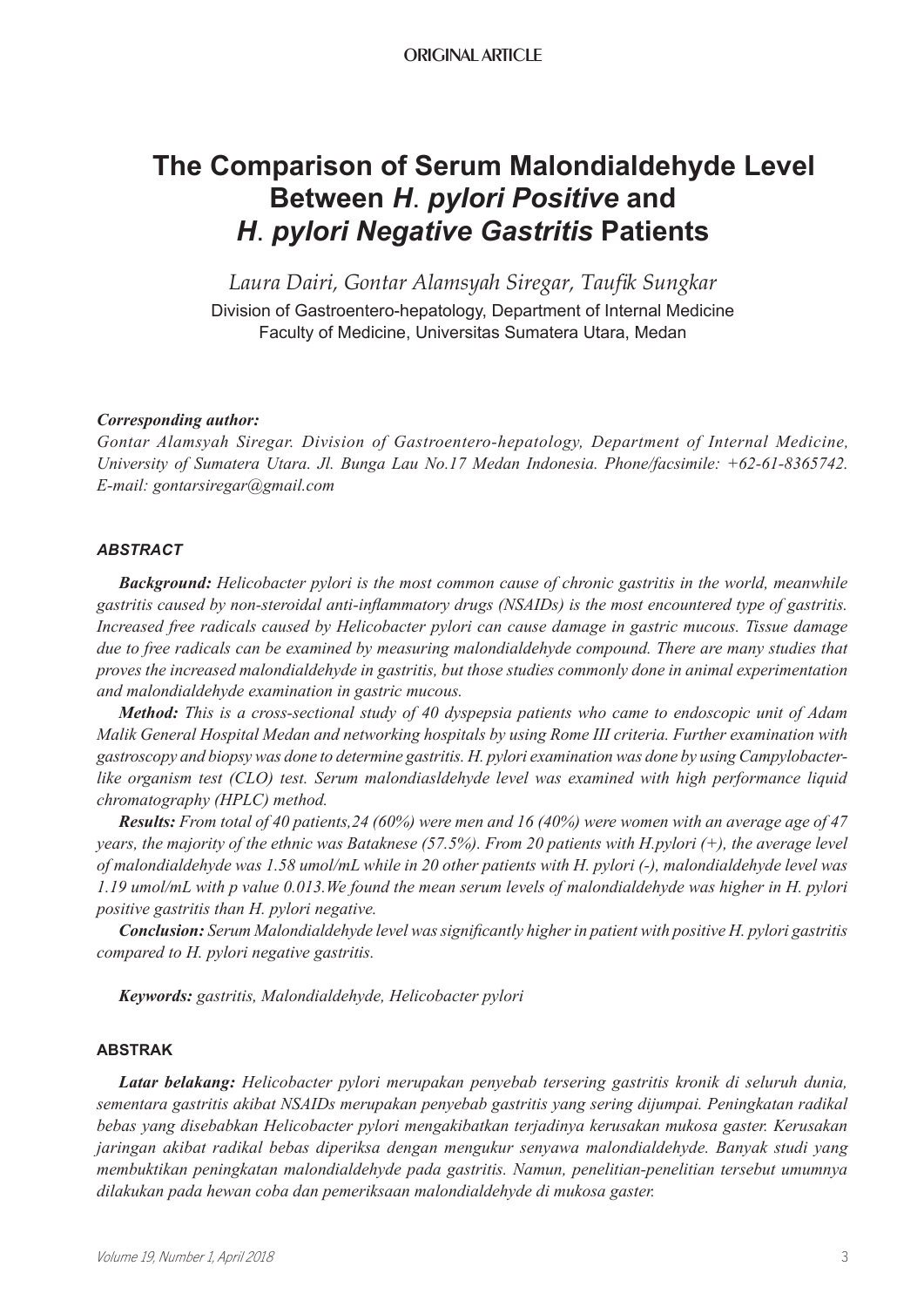*Metode: Penelitian dilakukan dengan desain cross sectional terhadap 40 penderita dispepsia yang datang ke unit endoskopi Rumah Sakit H. Adam Malik Medan dan Rumah Sakit jejaring dengan menggunakan kriteria Rome III. Selanjutnya dilakukan gastroskopi dan biopsi untuk menentukan adanya gastritis dan pemeriksaan H. pylori dengan menggunakan Campylobacter-like organism test (CLO) test. Kadar malondialdehyde serumdiperiksa dengan menggunakan metode high performance liqiud chromatography (HPLC).*

*Hasil: Dari 40 subyek, 24 orang ( 60% ) pria, 16 orang perempuan (40%), rerata umur 47 tahun, mayoritas bersuku Batak 23 o rang (57,5%). Pada 20 orang penderita gastritis H. pylori positif didapatkan nilai rerata malondialdehyde sebesar 1,58 µmol/mL sedangkan pada 20 penderita gastritis H. pylori negatif yaitu sebesar 1,19 µmol/mL dengan p 0,013. Ditemukan rerata kadar malondialdehyde serum lebih tinggi pada gastritis H. pylori positif dibandingkan gastritis H. pylori negatif (p = 0,013).*

*Simpulan: Kadar malondialdehyde serum lebih tinggi secara signifikan pada pasien gastritis H. pylori positif dibandingkan dengan gastritis H. pylori negatif.*

*Kata kunci: gastritis, Helicobacter pylori, Malondialdehyde.*

## **INTRODUCTION**

Gastritis is an inflammation process in gastric mucous and submucous as a response to acute or chronic injury. *Helicobacter pylori* infection is the most common cause of active chronic gastritis in the world, meanwhile chemical gastritis due to NSAID is the second most common risk factor in gastritis.<sup>1</sup>

*H. pylori* prevalence in the western world keep decreasing due to improvement of quality of life, good hygiene, lower density, and antibiotic usage. Meanwhile in Asia, *H. pylori* infection rate is very high, including Indonesia.2,3 Reactive Oxygen Species that was produced by the bacteria is one of many important factor whereas oxydative stress has an important role in the pathogenesis of worsening gastritis and gatric ulcer.<sup>4</sup>*H. pylori* infection will cause neutrofil and macrofage/monosit recruitment which in turn increase free radical that implied in gastric mucous damage. Radical Anion Superoxyde (O2-) resulted by neutrofil infiltration to cellular lipid membrane which produce lipid peroksidase that metabolized to malondialdehyde. Lipid tissue damage due to free radical that can be measured with malodialdehyde compound measurement which is a lipid peroxidase product. Free radical production indirectly measured by lipid peroksidase level. Malondialdehyde is a biomarker to assess oxydative stress condition.<sup>5</sup>

Turkkan et al proved that severe chronic inflammation correlate with higher malondialdehyde level in study subject.<sup>6</sup> Navvabi et al that studies *H. pylori* effect on oxydative stress in chronic gastritis patient showed that malodialdehyde and oxydised glutation level increased significantly in *H. pylori* patient, meanwhile total antioxydant level and reduced glutathion significantly decreased.<sup>7</sup> Many studies have proved the role of free radical to gastritis. But, many of these studies usually done in animal and the malondialdehyde level was examined from gastric mucous. The aim of this study is to compare serum malondialdehyde level in *H. pylori* positive gastritis and *H. pylori* negative gastritis patients.

#### **METHOD**

This is a descriptive analytic study with cross sectional design, which is done from April to June 2017 and was conducted in Endoscopy Unit Adam Malik General Hospital Medan and Faculty Medicine of Universitas Sumatera Utara. Patients age 18 years and older who diagnosed with gastritis from endoscopic and histopathologic examinations were enrolled in this study. The exclusion criteria were patients who have received previous treatment for *H. pylori* infection in the last six months, use of proton pump inhibitor (PPI) and H2 receptor antagonist during 2 days before the study, and currently on antibiotic theraphy for *H. pylori* eradication, diabetes melitus, hypertension, obesity, renal failure, hepatitis, liver cirhossis, coronary artery disease, congestive heart failure, rheumatic disease, infection diseases, gastrointestinal bleeding, peptic ulcer and malignant diseases.

The sample size was determined by using the formula of unpaired numerical comparative analytical 2 groups, with 95% confidence level, 90% power, and 10% increment to avoid design error, 20 samples are needed in each group. With the total sample size is 40 people.

 Affiliate hospital after approval from ethical commission and related institute. Dyspepsia patient, defined with Rome III criteria, was then examined by using endoscopy and biopsy. To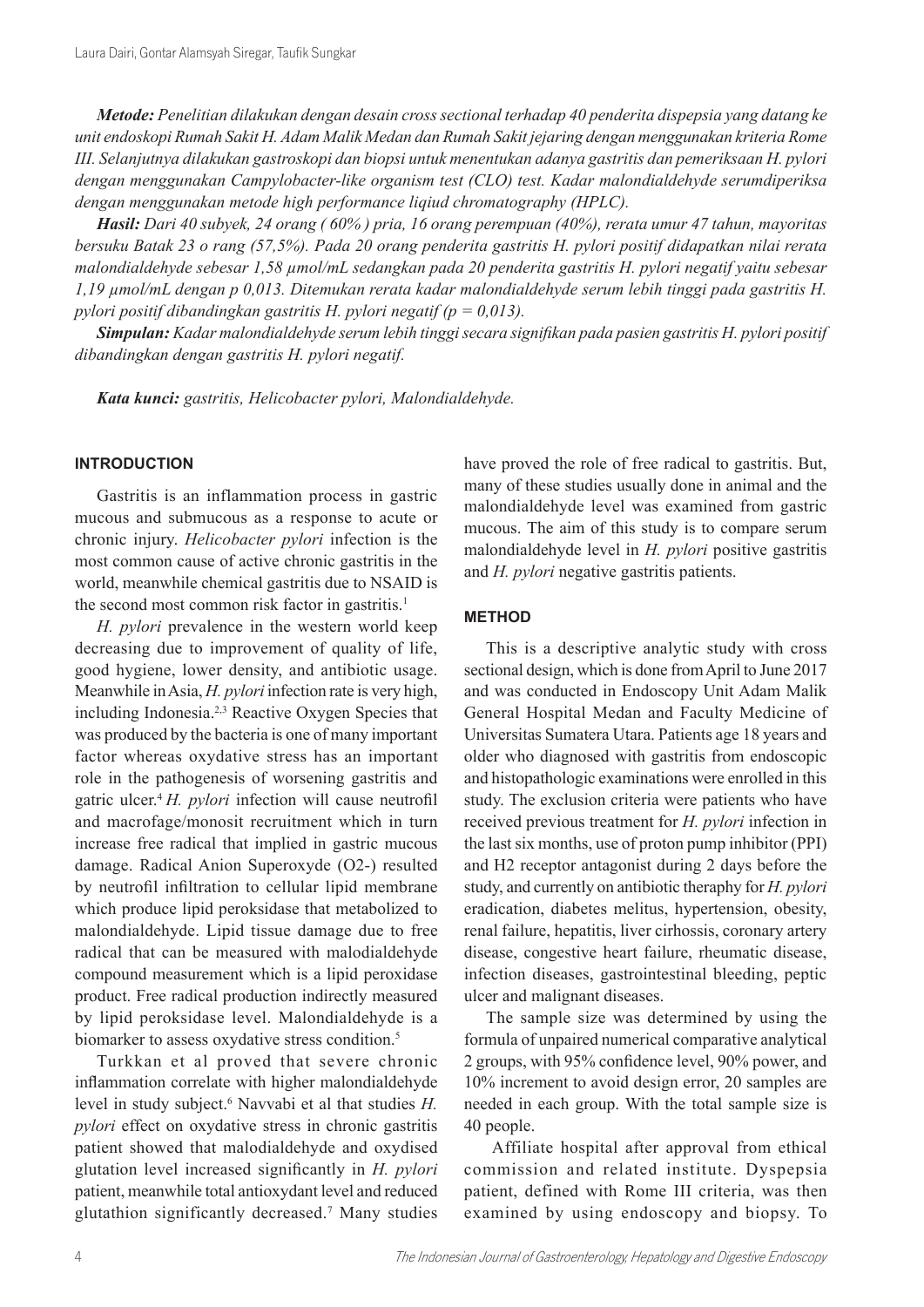detect *H. pylori*, serology examination (CLO) was done. Malondialdehyde examination was done by HPLC examination (high performance liquid chromatography). Data was analyzed by using Mann Whitney Test with standard deviation (a) 0.05. The data was processed and analyzed by using SPSS version 22.

## **RESULTS**

This study include 40 patient that has fulfilled inclusion criteria dan divided to two group, each with 20 patient in *H. pylori* (+) gastritis patient and 20 patient in *H. pylori* (-) gastritis patient. 24 patient (60%) was male and 16 (40%) patient was female with average age 48 years old. Median malodndialdehyde level was 1.27 ng/mL. Baseline characteristic and clinical profile of the subject was showed in Table 1.

**Table 1. Baseline characteristic and clinical profile of the subject (n = 40)**

| <b>Characteristic</b>                          | n (%)                           |
|------------------------------------------------|---------------------------------|
| Sex                                            |                                 |
| Male                                           | $24(60)$ <sup>a</sup>           |
| Female                                         | 16 (40)                         |
| Age, mean, years                               | 47,85 (14,85) <sup>b</sup>      |
| Ethnicities                                    |                                 |
| <b>Bataknese</b>                               | $23(57,5)$ <sup>a</sup>         |
| Javanese                                       | 11(27,5)                        |
| Acehnese                                       | 6 (15)                          |
| Religion                                       |                                 |
| Moslem                                         | $24(60)$ <sup>a</sup>           |
| Christian                                      | 11 (27,5)                       |
| Hinduism                                       | 5(12,5)                         |
| <b>Education level</b>                         |                                 |
| Elementary school                              | 6 (15) <sup>a</sup>             |
| Junior high school                             | 8 (20)                          |
| Senior high school                             | 22 (55)                         |
| Bachelor degree                                | 4 (10)                          |
| Jobs                                           |                                 |
| Entrepreneur                                   | 16 (40) <sup>a</sup>            |
| Housewife                                      | 12 (30)                         |
| Employees                                      | 10 (25)                         |
| Farmer                                         | 2(5)                            |
| Body mass index (BMI), mean, kg/m <sup>2</sup> | $21,53(3,93)^{b}$               |
| < 18.5                                         | 2(5)                            |
| 18,5-24,9                                      | 38 (95)                         |
| $\geq 25$                                      | 0(0)                            |
| Malondyaldehide, median (min-max), µ mol/mL    | $1,27$ (0.78-2.91) <sup>c</sup> |

aCathegorical Data: n(%) <sup>b</sup> Numeric data, normal distribution: median  $(min - max)$ , <sup>c</sup>numeric data, non-normal distribution: median (min-max)

From this data, the mean malondialdehyde level in *H. pylori* (+) patient was 1.58 and the *H. pylori* (-) was 1.19 with p 0.013. This is shown in Table 2 and Figure 1.

**Table 2. Serum Malondialdehyyde comparison between** *H. pylori* **positive gastritis and** *H. pylori* **negative gastritis**

|                                  | H. pylori $(+)$  | H. pylori $(-)$         | D |
|----------------------------------|------------------|-------------------------|---|
| MDA (umol/mL<br>median (min-max) | 1.58 (0.78-2.91) | $1.19(0.96-2.19)0.013*$ |   |
| *p < 0,05, Mann Whitney U-test   |                  |                         |   |

 $\overline{30}$  $\circ$ <sup>11</sup>  $2.5$  $20$ λα  $10$  $\overline{\overline{\overline{\overline{P}}}}$ Negatif Helicobacter pylor

**figure 1. Boxplot diagram of Malondialdehyde level in** *H. pylori* **positive gastritis and** *H. pylori* **negative gastritis**

#### **DISCUSSION**

This study includes 40 patient which has fulfilled inclusion criteria and divided into 2 group with 20 patient each group based on the presence of *H. pylori* infection. Male subject is more commonly found in *H. pylori* (+) gastritis which is 12 (60%) patient meanwhile in *H. pylori* (-) gastritis the amount of male and female was the same which is 10 patient (50%). This is consistent with Naja F study which include 1,306 patient where *H. pylori* positve gastritis was more common in male compared to female (56.1% :  $43.9\%$  ).<sup>8</sup> But this is reversed from studies by Zhu where from 5,417 sample with *H. pylori* (+), female patient was more frequent than male  $(64.47.38.26)$ .<sup>9</sup> Draker et al studies about reactive oxygen species activity and lipid peroksidase in *H. pylori* gastritis, from 161 subject, male patients was more frequent than female with average age 47 years old.<sup>10</sup>

After statistic analysis was done, this study shows that average malondialdehyde level was higher in *H. pylori* (+) gastritis which is 1.58 (0.78-2.91) compared to *H. pylori* (-) gastritis which is 1.19 (0.96-2.19). Vijayan et al studies shows plasma malondialdehyde level in *H. pylori* patient with anemia increased significantly in study group  $(5.41 \pm 2.16)$  compared to control group  $(2.26 \pm 0.5; p \le 0.05)$ .<sup>11</sup> This is consistent with Santra et al study that shows gastric mucous malondialdehyde level in patients with duodenal ulcer *H. pylori* (+) was increased significantly compared to *H. pylori* (-).<sup>12</sup>

Drake et al states that malondialdehyde level was higher significantly in gastritis patient mucous in *H. pylori* patient with chronic gastritis compared to normal histology. *H. pylori* gastritis with more severe inflammation has significantly higher malondialdehyde level ( $p < 0.05$ ) and in patient with neutrophil infiltration